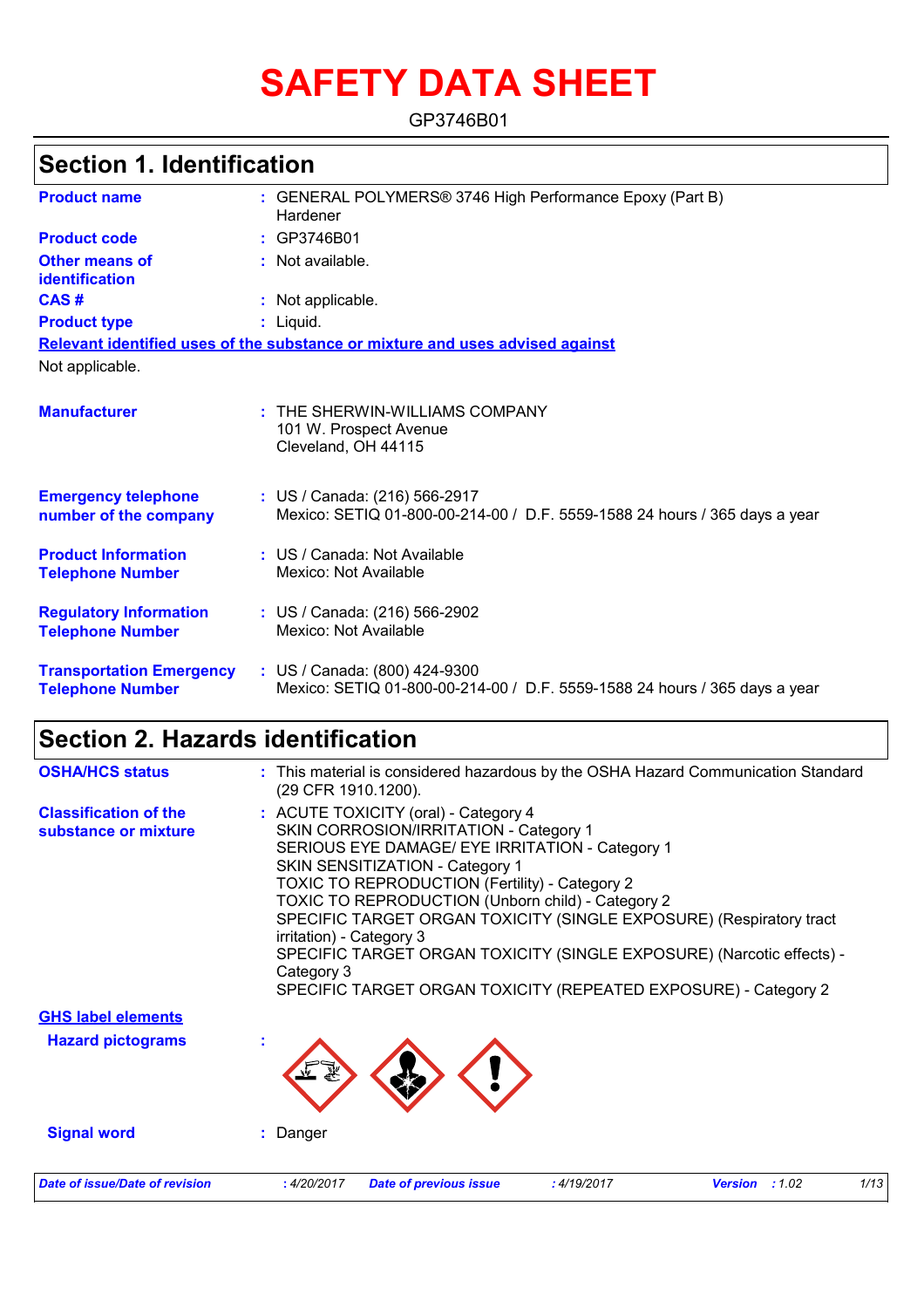## **Section 2. Hazards identification**

| <b>Hazard statements</b>                   | : Harmful if swallowed.<br>Causes severe skin burns and eye damage.<br>May cause an allergic skin reaction.<br>Suspected of damaging fertility or the unborn child.<br>May cause respiratory irritation.<br>May cause drowsiness or dizziness.<br>May cause damage to organs through prolonged or repeated exposure.                                                                                                                                                                                                                                                                                                                                                                                                                                                                                                                                                                    |
|--------------------------------------------|-----------------------------------------------------------------------------------------------------------------------------------------------------------------------------------------------------------------------------------------------------------------------------------------------------------------------------------------------------------------------------------------------------------------------------------------------------------------------------------------------------------------------------------------------------------------------------------------------------------------------------------------------------------------------------------------------------------------------------------------------------------------------------------------------------------------------------------------------------------------------------------------|
| <b>Precautionary statements</b>            |                                                                                                                                                                                                                                                                                                                                                                                                                                                                                                                                                                                                                                                                                                                                                                                                                                                                                         |
| <b>Prevention</b>                          | : Obtain special instructions before use. Do not handle until all safety precautions have<br>been read and understood. Wear protective gloves. Wear eye or face protection.<br>Wear protective clothing. Use only outdoors or in a well-ventilated area. Do not breathe<br>vapor. Do not eat, drink or smoke when using this product. Wash hands thoroughly<br>after handling. Contaminated work clothing must not be allowed out of the workplace.                                                                                                                                                                                                                                                                                                                                                                                                                                     |
| <b>Response</b>                            | : Get medical attention if you feel unwell. IF exposed or concerned: Get medical<br>attention. IF INHALED: Remove person to fresh air and keep comfortable for breathing.<br>Immediately call a POISON CENTER or physician. IF SWALLOWED: Immediately call<br>a POISON CENTER or physician. Rinse mouth. Do NOT induce vomiting. IF ON<br>SKIN (or hair): Take off immediately all contaminated clothing. Rinse skin with water or<br>shower. Wash contaminated clothing before reuse. Immediately call a POISON<br>CENTER or physician. IF ON SKIN: Wash with plenty of soap and water. Wash<br>contaminated clothing before reuse. If skin irritation or rash occurs: Get medical<br>attention. IF IN EYES: Rinse cautiously with water for several minutes. Remove<br>contact lenses, if present and easy to do. Continue rinsing. Immediately call a POISON<br>CENTER or physician. |
| <b>Storage</b>                             | : Store locked up.                                                                                                                                                                                                                                                                                                                                                                                                                                                                                                                                                                                                                                                                                                                                                                                                                                                                      |
| <b>Disposal</b>                            | : Dispose of contents and container in accordance with all local, regional, national and<br>international regulations.                                                                                                                                                                                                                                                                                                                                                                                                                                                                                                                                                                                                                                                                                                                                                                  |
| <b>Supplemental label</b><br>elements      | DELAYED EFFECTS FROM LONG TERM OVEREXPOSURE. Contains solvents which<br>can cause permanent brain and nervous system damage. Intentional misuse by<br>deliberately concentrating and inhaling the contents can be harmful or fatal. FOR<br>INDUSTRIAL USE ONLY. This product must be mixed with other components before<br>use. Before opening the packages, READ AND FOLLOW WARNING LABELS ON ALL<br>COMPONENTS.                                                                                                                                                                                                                                                                                                                                                                                                                                                                       |
|                                            | Please refer to the SDS for additional information. Keep out of reach of children. Do<br>not transfer contents to other containers for storage.                                                                                                                                                                                                                                                                                                                                                                                                                                                                                                                                                                                                                                                                                                                                         |
| <b>Hazards not otherwise</b><br>classified | : None known.                                                                                                                                                                                                                                                                                                                                                                                                                                                                                                                                                                                                                                                                                                                                                                                                                                                                           |

### **Section 3. Composition/information on ingredients**

| <b>Substance/mixture</b> | : Mixture          |
|--------------------------|--------------------|
| <b>Other means of</b>    | $:$ Not available. |
| <b>identification</b>    |                    |

#### **CAS number/other identifiers**

| <b>Ingredient name</b> | % by weight | <b>CAS number</b> |
|------------------------|-------------|-------------------|
| Phenylmethanol         | 33.54       | 100-51-6          |
| Isophorone Diamine     | 30.47       | 2855-13-2         |
| 4-Nonylphenol          | 16.94       | 84852-15-3        |

Any concentration shown as a range is to protect confidentiality or is due to batch variation.

**There are no additional ingredients present which, within the current knowledge of the supplier and in the concentrations applicable, are classified as hazardous to health and hence require reporting in this section.**

**Occupational exposure limits, if available, are listed in Section 8.**

| Date of issue/Date of revision | 4/20/2017 | Date of previous issue | 4/19/2017 | <b>Version</b> : $1.02$ | 2/13 |
|--------------------------------|-----------|------------------------|-----------|-------------------------|------|
|--------------------------------|-----------|------------------------|-----------|-------------------------|------|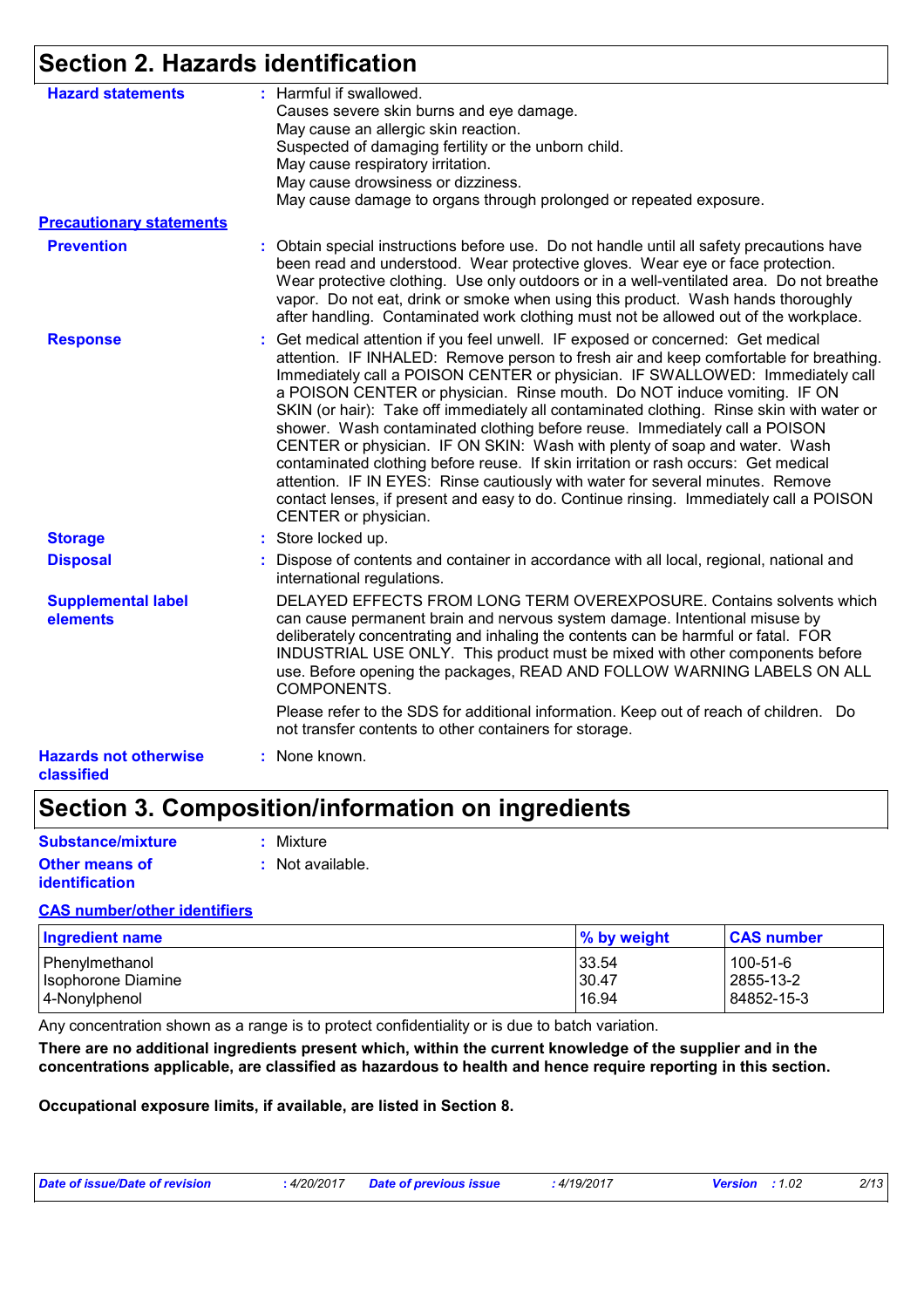## **Section 4. First aid measures**

|                     | <b>Description of necessary first aid measures</b>                                                                                                                                                                                                                                                                                                                                                                                                                                                                                                                                                                                                                                                                                                                                                                                                                                                           |
|---------------------|--------------------------------------------------------------------------------------------------------------------------------------------------------------------------------------------------------------------------------------------------------------------------------------------------------------------------------------------------------------------------------------------------------------------------------------------------------------------------------------------------------------------------------------------------------------------------------------------------------------------------------------------------------------------------------------------------------------------------------------------------------------------------------------------------------------------------------------------------------------------------------------------------------------|
| <b>Eye contact</b>  | : Get medical attention immediately. Call a poison center or physician. Immediately flush<br>eyes with plenty of water, occasionally lifting the upper and lower eyelids. Check for and<br>remove any contact lenses. Continue to rinse for at least 10 minutes. Chemical burns<br>must be treated promptly by a physician.                                                                                                                                                                                                                                                                                                                                                                                                                                                                                                                                                                                  |
| <b>Inhalation</b>   | : Get medical attention immediately. Call a poison center or physician. Remove victim to<br>fresh air and keep at rest in a position comfortable for breathing. If it is suspected that<br>fumes are still present, the rescuer should wear an appropriate mask or self-contained<br>breathing apparatus. If not breathing, if breathing is irregular or if respiratory arrest<br>occurs, provide artificial respiration or oxygen by trained personnel. It may be<br>dangerous to the person providing aid to give mouth-to-mouth resuscitation. If<br>unconscious, place in recovery position and get medical attention immediately. Maintain<br>an open airway. Loosen tight clothing such as a collar, tie, belt or waistband. In case of<br>inhalation of decomposition products in a fire, symptoms may be delayed. The exposed<br>person may need to be kept under medical surveillance for 48 hours. |
| <b>Skin contact</b> | : Get medical attention immediately. Call a poison center or physician. Wash with plenty<br>of soap and water. Remove contaminated clothing and shoes. Wash contaminated<br>clothing thoroughly with water before removing it, or wear gloves. Continue to rinse for<br>at least 10 minutes. Chemical burns must be treated promptly by a physician. In the<br>event of any complaints or symptoms, avoid further exposure. Wash clothing before<br>reuse. Clean shoes thoroughly before reuse.                                                                                                                                                                                                                                                                                                                                                                                                              |
| <b>Ingestion</b>    | : Get medical attention immediately. Call a poison center or physician. Wash out mouth<br>with water. Remove dentures if any. Remove victim to fresh air and keep at rest in a<br>position comfortable for breathing. If material has been swallowed and the exposed<br>person is conscious, give small quantities of water to drink. Stop if the exposed person<br>feels sick as vomiting may be dangerous. Do not induce vomiting unless directed to do<br>so by medical personnel. If vomiting occurs, the head should be kept low so that vomit<br>does not enter the lungs. Chemical burns must be treated promptly by a physician.<br>Never give anything by mouth to an unconscious person. If unconscious, place in<br>recovery position and get medical attention immediately. Maintain an open airway.<br>Loosen tight clothing such as a collar, tie, belt or waistband.                          |

#### **Most important symptoms/effects, acute and delayed**

| <b>Potential acute health effects</b> |                                                                                                                                                                                                                                                                         |
|---------------------------------------|-------------------------------------------------------------------------------------------------------------------------------------------------------------------------------------------------------------------------------------------------------------------------|
| <b>Eye contact</b>                    | : Causes serious eye damage.                                                                                                                                                                                                                                            |
| <b>Inhalation</b>                     | : Can cause central nervous system (CNS) depression. May cause drowsiness or<br>dizziness. May cause respiratory irritation.                                                                                                                                            |
| <b>Skin contact</b>                   | : Causes severe burns. May cause an allergic skin reaction.                                                                                                                                                                                                             |
| <b>Ingestion</b>                      | : Harmful if swallowed. Can cause central nervous system (CNS) depression.                                                                                                                                                                                              |
| <b>Over-exposure signs/symptoms</b>   |                                                                                                                                                                                                                                                                         |
| <b>Eye contact</b>                    | : Adverse symptoms may include the following:<br>pain<br>watering<br>redness                                                                                                                                                                                            |
| <b>Inhalation</b>                     | : Adverse symptoms may include the following:<br>respiratory tract irritation<br>coughing<br>nausea or vomiting<br>headache<br>drowsiness/fatigue<br>dizziness/vertigo<br>unconsciousness<br>reduced fetal weight<br>increase in fetal deaths<br>skeletal malformations |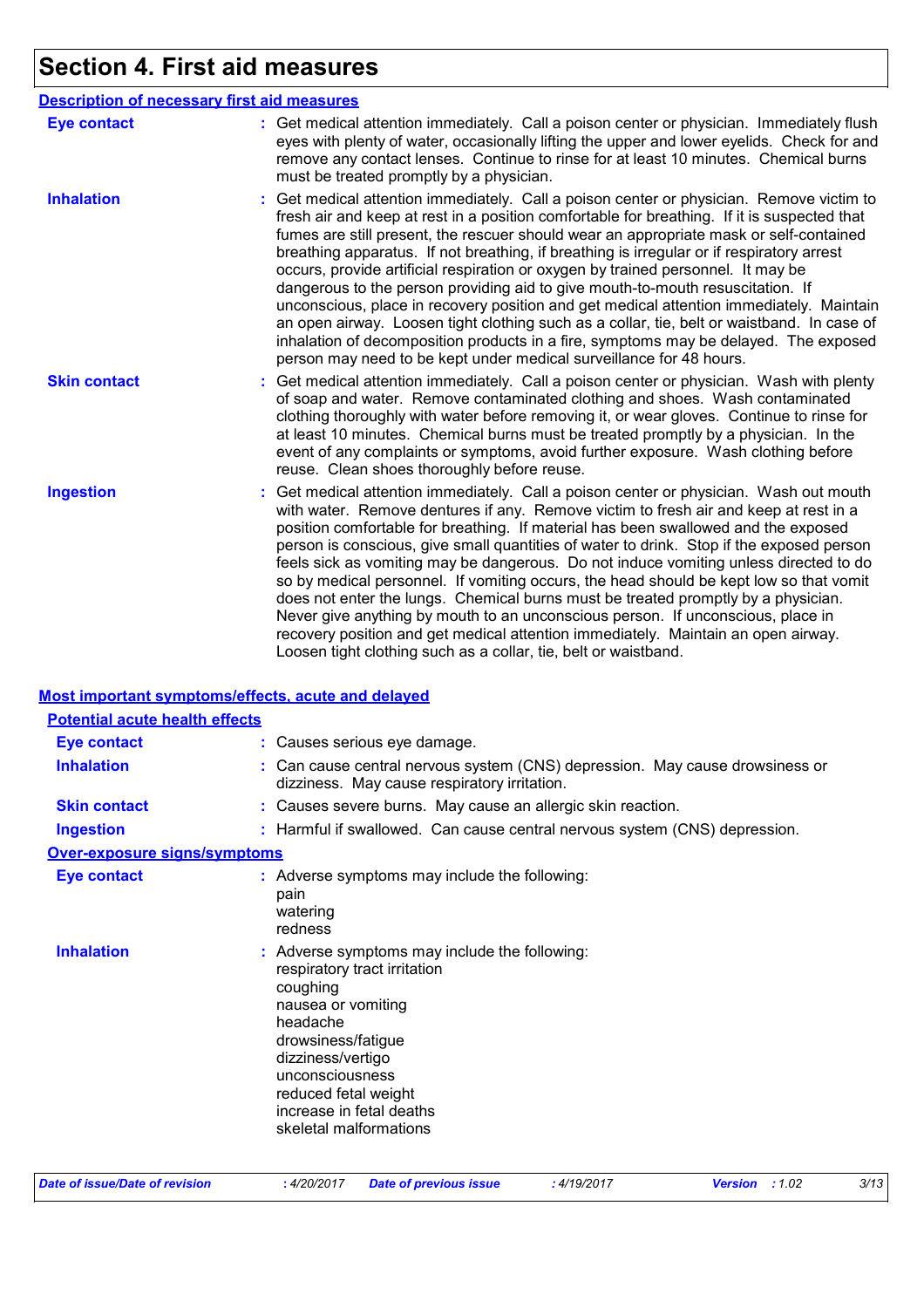## **Section 4. First aid measures**

| <b>Skin contact</b>               | : Adverse symptoms may include the following:<br>pain or irritation<br>redness<br>blistering may occur<br>reduced fetal weight<br>increase in fetal deaths<br>skeletal malformations                                                                                                                                                                                                                            |
|-----------------------------------|-----------------------------------------------------------------------------------------------------------------------------------------------------------------------------------------------------------------------------------------------------------------------------------------------------------------------------------------------------------------------------------------------------------------|
| <b>Ingestion</b>                  | : Adverse symptoms may include the following:<br>stomach pains<br>reduced fetal weight<br>increase in fetal deaths<br>skeletal malformations                                                                                                                                                                                                                                                                    |
|                                   | <u>Indication of immediate medical attention and special treatment needed, if necessary</u>                                                                                                                                                                                                                                                                                                                     |
| <b>Notes to physician</b>         | : In case of inhalation of decomposition products in a fire, symptoms may be delayed.<br>The exposed person may need to be kept under medical surveillance for 48 hours.                                                                                                                                                                                                                                        |
| <b>Specific treatments</b>        | : No specific treatment.                                                                                                                                                                                                                                                                                                                                                                                        |
| <b>Protection of first-aiders</b> | : No action shall be taken involving any personal risk or without suitable training. If it is<br>suspected that fumes are still present, the rescuer should wear an appropriate mask or<br>self-contained breathing apparatus. It may be dangerous to the person providing aid to<br>give mouth-to-mouth resuscitation. Wash contaminated clothing thoroughly with water<br>before removing it, or wear gloves. |

**See toxicological information (Section 11)**

## **Section 5. Fire-fighting measures**

| <b>Extinguishing media</b>                               |                                                                                                                                                                                                     |
|----------------------------------------------------------|-----------------------------------------------------------------------------------------------------------------------------------------------------------------------------------------------------|
| <b>Suitable extinguishing</b><br>media                   | : Use an extinguishing agent suitable for the surrounding fire.                                                                                                                                     |
| Unsuitable extinguishing<br>media                        | : None known.                                                                                                                                                                                       |
| <b>Specific hazards arising</b><br>from the chemical     | : In a fire or if heated, a pressure increase will occur and the container may burst.                                                                                                               |
| <b>Hazardous thermal</b><br>decomposition products       | Decomposition products may include the following materials:<br>carbon dioxide<br>carbon monoxide<br>nitrogen oxides                                                                                 |
| <b>Special protective actions</b><br>for fire-fighters   | : Promptly isolate the scene by removing all persons from the vicinity of the incident if<br>there is a fire. No action shall be taken involving any personal risk or without suitable<br>training. |
| <b>Special protective</b><br>equipment for fire-fighters | Fire-fighters should wear appropriate protective equipment and self-contained breathing<br>apparatus (SCBA) with a full face-piece operated in positive pressure mode.                              |

## **Section 6. Accidental release measures**

|                                | <b>Personal precautions, protective equipment and emergency procedures</b>                                                                                                                                                                                                                                                                                                                                      |
|--------------------------------|-----------------------------------------------------------------------------------------------------------------------------------------------------------------------------------------------------------------------------------------------------------------------------------------------------------------------------------------------------------------------------------------------------------------|
| For non-emergency<br>personnel | : No action shall be taken involving any personal risk or without suitable training.<br>Evacuate surrounding areas. Keep unnecessary and unprotected personnel from<br>entering. Do not touch or walk through spilled material. Do not breathe vapor or mist.<br>Provide adequate ventilation. Wear appropriate respirator when ventilation is<br>inadequate. Put on appropriate personal protective equipment. |

| Date of issue/Date of revision | : 4/20/2017 Date of previous issue | : 4/19/2017 | <b>Version</b> : 1.02 |  |
|--------------------------------|------------------------------------|-------------|-----------------------|--|
|--------------------------------|------------------------------------|-------------|-----------------------|--|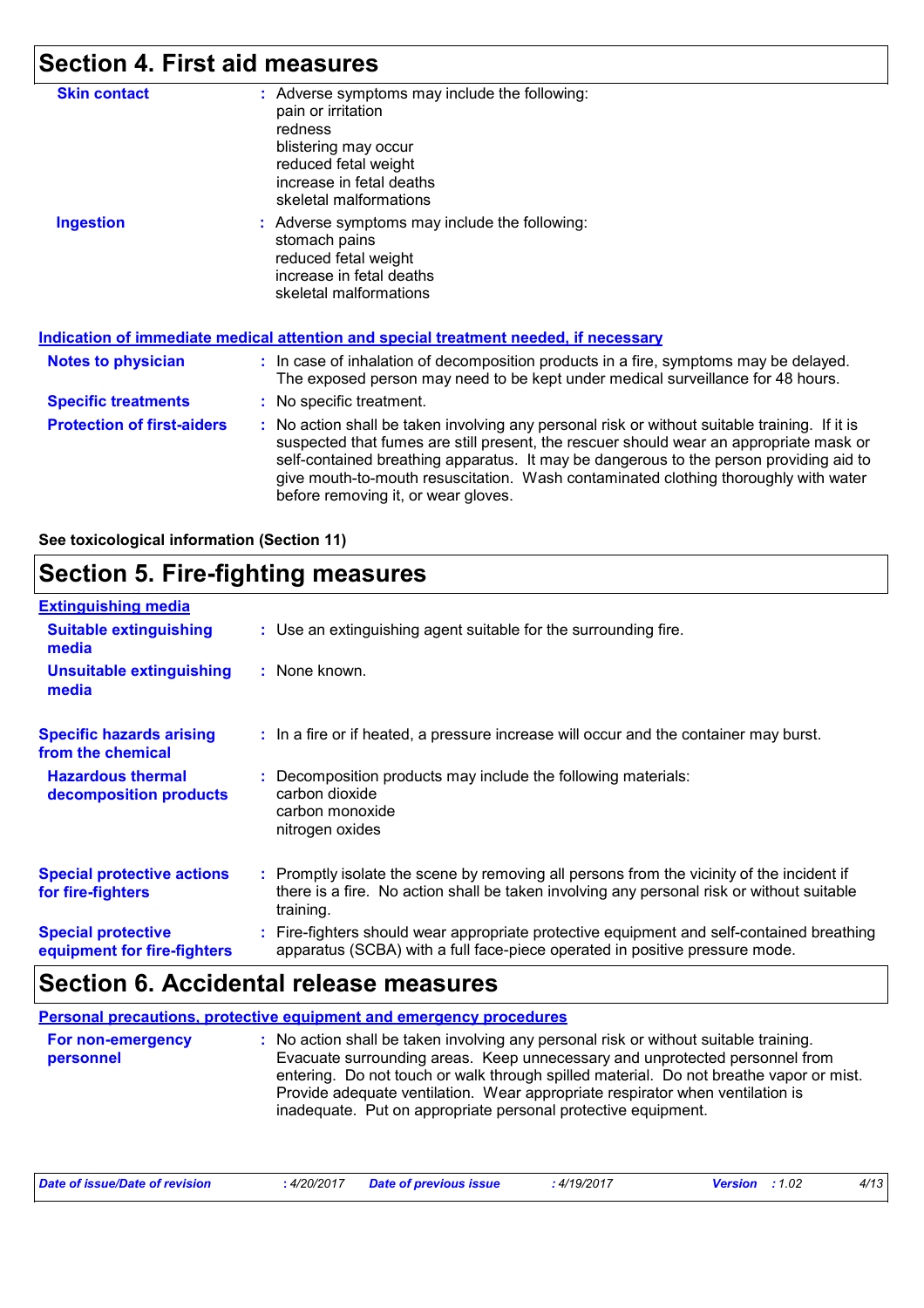### **Section 6. Accidental release measures**

| For emergency responders                                     | - 11 | If specialized clothing is required to deal with the spillage, take note of any information in<br>Section 8 on suitable and unsuitable materials. See also the information in "For non-<br>emergency personnel".                                                                                         |
|--------------------------------------------------------------|------|----------------------------------------------------------------------------------------------------------------------------------------------------------------------------------------------------------------------------------------------------------------------------------------------------------|
| <b>Environmental precautions</b>                             |      | : Avoid dispersal of spilled material and runoff and contact with soil, waterways, drains<br>and sewers. Inform the relevant authorities if the product has caused environmental<br>pollution (sewers, waterways, soil or air).                                                                          |
| <b>Methods and materials for containment and cleaning up</b> |      |                                                                                                                                                                                                                                                                                                          |
| <b>Small spill</b>                                           |      | : Stop leak if without risk. Move containers from spill area. Dilute with water and mop up<br>if water-soluble. Alternatively, or if water-insoluble, absorb with an inert dry material and<br>place in an appropriate waste disposal container. Dispose of via a licensed waste<br>disposal contractor. |
| <b>Large spill</b>                                           |      | : Stop leak if without risk. Move containers from spill area. Approach release from<br>upwind. Prevent entry into sewers, water courses, basements or confined areas. Wash                                                                                                                               |

spillages into an effluent treatment plant or proceed as follows. Contain and collect spillage with non-combustible, absorbent material e.g. sand, earth, vermiculite or diatomaceous earth and place in container for disposal according to local regulations (see Section 13). Dispose of via a licensed waste disposal contractor. Contaminated absorbent material may pose the same hazard as the spilled product. Note: see Section 1 for emergency contact information and Section 13 for waste disposal.

### **Section 7. Handling and storage**

| <b>Precautions for safe handling</b>                                             |                                                                                                                                                                                                                                                                                                                                                                                                                                                                                                                                                                                                                                                                                                                                                                                                          |
|----------------------------------------------------------------------------------|----------------------------------------------------------------------------------------------------------------------------------------------------------------------------------------------------------------------------------------------------------------------------------------------------------------------------------------------------------------------------------------------------------------------------------------------------------------------------------------------------------------------------------------------------------------------------------------------------------------------------------------------------------------------------------------------------------------------------------------------------------------------------------------------------------|
| <b>Protective measures</b>                                                       | : Put on appropriate personal protective equipment (see Section 8). Persons with a<br>history of skin sensitization problems should not be employed in any process in which<br>this product is used. Avoid exposure - obtain special instructions before use. Avoid<br>exposure during pregnancy. Do not handle until all safety precautions have been read<br>and understood. Do not get in eyes or on skin or clothing. Do not breathe vapor or mist.<br>Do not ingest. Use only with adequate ventilation. Wear appropriate respirator when<br>ventilation is inadequate. Keep in the original container or an approved alternative<br>made from a compatible material, kept tightly closed when not in use. Empty containers<br>retain product residue and can be hazardous. Do not reuse container. |
| <b>Advice on general</b><br>occupational hygiene                                 | : Eating, drinking and smoking should be prohibited in areas where this material is<br>handled, stored and processed. Workers should wash hands and face before eating,<br>drinking and smoking. Remove contaminated clothing and protective equipment before<br>entering eating areas. See also Section 8 for additional information on hygiene<br>measures.                                                                                                                                                                                                                                                                                                                                                                                                                                            |
| <b>Conditions for safe storage,</b><br>including any<br><i>incompatibilities</i> | : Store in accordance with local regulations. Store in original container protected from<br>direct sunlight in a dry, cool and well-ventilated area, away from incompatible materials<br>(see Section 10) and food and drink. Store locked up. Keep container tightly closed<br>and sealed until ready for use. Containers that have been opened must be carefully<br>resealed and kept upright to prevent leakage. Do not store in unlabeled containers.<br>Use appropriate containment to avoid environmental contamination.                                                                                                                                                                                                                                                                           |

### **Section 8. Exposure controls/personal protection**

#### **Control parameters**

**Occupational exposure limits (OSHA United States)**

| <b>Ingredient name</b>                                                          | <b>Exposure limits</b>                                                        |
|---------------------------------------------------------------------------------|-------------------------------------------------------------------------------|
| Phenylmethanol<br>3-aminomethyl-3,5,5-trimethylcyclohexylamine<br>4-Nonylphenol | AIHA WEEL (United States, 10/2011).<br>TWA: 10 ppm 8 hours.<br>None.<br>None. |
|                                                                                 |                                                                               |

| Date of issue/Date of revision<br>: 4/20/2017 | <b>Date of previous issue</b> | 4/19/2017 | <b>Version</b> : 1.02 |  | 5/13 |
|-----------------------------------------------|-------------------------------|-----------|-----------------------|--|------|
|-----------------------------------------------|-------------------------------|-----------|-----------------------|--|------|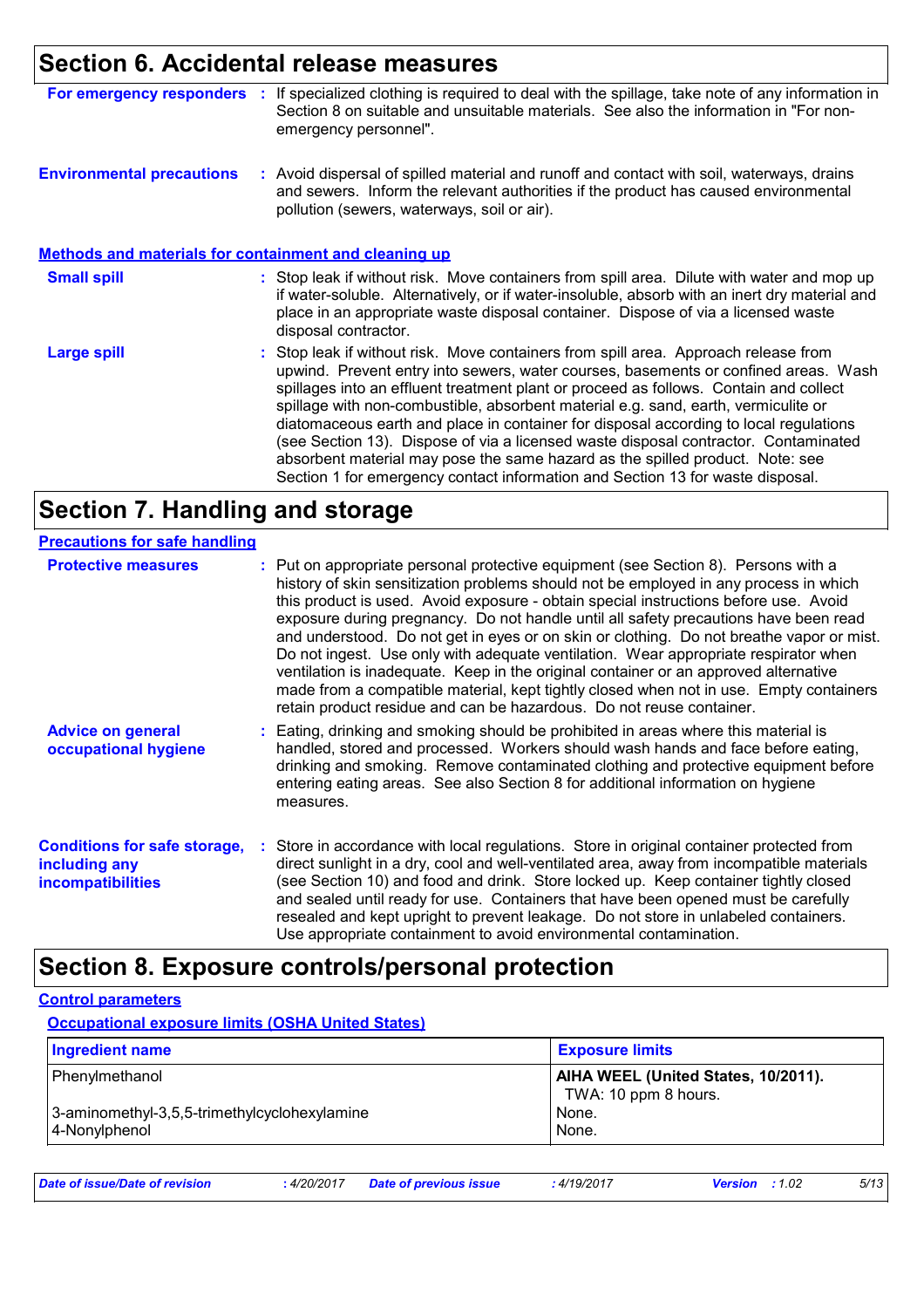## **Section 8. Exposure controls/personal protection**

**Occupational exposure limits (Canada)**

| <b>Ingredient name</b>                            |  |                                                                                                                                | <b>Exposure limits</b>                                                                                                                                                                                                                                                                                                                                                                                                                                                                                                                                |
|---------------------------------------------------|--|--------------------------------------------------------------------------------------------------------------------------------|-------------------------------------------------------------------------------------------------------------------------------------------------------------------------------------------------------------------------------------------------------------------------------------------------------------------------------------------------------------------------------------------------------------------------------------------------------------------------------------------------------------------------------------------------------|
| None.                                             |  |                                                                                                                                |                                                                                                                                                                                                                                                                                                                                                                                                                                                                                                                                                       |
| <b>Occupational exposure limits (Mexico)</b>      |  |                                                                                                                                |                                                                                                                                                                                                                                                                                                                                                                                                                                                                                                                                                       |
| <b>Ingredient name</b>                            |  |                                                                                                                                | <b>Exposure limits</b>                                                                                                                                                                                                                                                                                                                                                                                                                                                                                                                                |
| None.                                             |  |                                                                                                                                |                                                                                                                                                                                                                                                                                                                                                                                                                                                                                                                                                       |
| <b>Appropriate engineering</b><br><b>controls</b> |  | recommended or statutory limits.                                                                                               | : Use only with adequate ventilation. Use process enclosures, local exhaust ventilation or<br>other engineering controls to keep worker exposure to airborne contaminants below any                                                                                                                                                                                                                                                                                                                                                                   |
| <b>Environmental exposure</b><br><b>controls</b>  |  | will be necessary to reduce emissions to acceptable levels.                                                                    | Emissions from ventilation or work process equipment should be checked to ensure<br>they comply with the requirements of environmental protection legislation. In some<br>cases, fume scrubbers, filters or engineering modifications to the process equipment                                                                                                                                                                                                                                                                                        |
| <b>Individual protection measures</b>             |  |                                                                                                                                |                                                                                                                                                                                                                                                                                                                                                                                                                                                                                                                                                       |
| <b>Hygiene measures</b>                           |  | eating, smoking and using the lavatory and at the end of the working period.<br>showers are close to the workstation location. | : Wash hands, forearms and face thoroughly after handling chemical products, before<br>Appropriate techniques should be used to remove potentially contaminated clothing.<br>Contaminated work clothing should not be allowed out of the workplace. Wash<br>contaminated clothing before reusing. Ensure that eyewash stations and safety                                                                                                                                                                                                             |
| <b>Eye/face protection</b>                        |  |                                                                                                                                | : Safety eyewear complying with an approved standard should be used when a risk<br>assessment indicates this is necessary to avoid exposure to liquid splashes, mists,<br>gases or dusts. If contact is possible, the following protection should be worn, unless<br>the assessment indicates a higher degree of protection: chemical splash goggles and/<br>or face shield. If inhalation hazards exist, a full-face respirator may be required instead.                                                                                             |
| <b>Skin protection</b>                            |  |                                                                                                                                |                                                                                                                                                                                                                                                                                                                                                                                                                                                                                                                                                       |
| <b>Hand protection</b>                            |  | protection time of the gloves cannot be accurately estimated.                                                                  | : Chemical-resistant, impervious gloves complying with an approved standard should be<br>worn at all times when handling chemical products if a risk assessment indicates this is<br>necessary. Considering the parameters specified by the glove manufacturer, check<br>during use that the gloves are still retaining their protective properties. It should be<br>noted that the time to breakthrough for any glove material may be different for different<br>glove manufacturers. In the case of mixtures, consisting of several substances, the |
| <b>Body protection</b>                            |  | handling this product.                                                                                                         | : Personal protective equipment for the body should be selected based on the task being<br>performed and the risks involved and should be approved by a specialist before                                                                                                                                                                                                                                                                                                                                                                             |
| <b>Other skin protection</b>                      |  | specialist before handling this product.                                                                                       | : Appropriate footwear and any additional skin protection measures should be selected<br>based on the task being performed and the risks involved and should be approved by a                                                                                                                                                                                                                                                                                                                                                                         |
| <b>Respiratory protection</b>                     |  | appropriate standard or certification. Respirators must be used according to a<br>aspects of use.                              | : Based on the hazard and potential for exposure, select a respirator that meets the<br>respiratory protection program to ensure proper fitting, training, and other important                                                                                                                                                                                                                                                                                                                                                                        |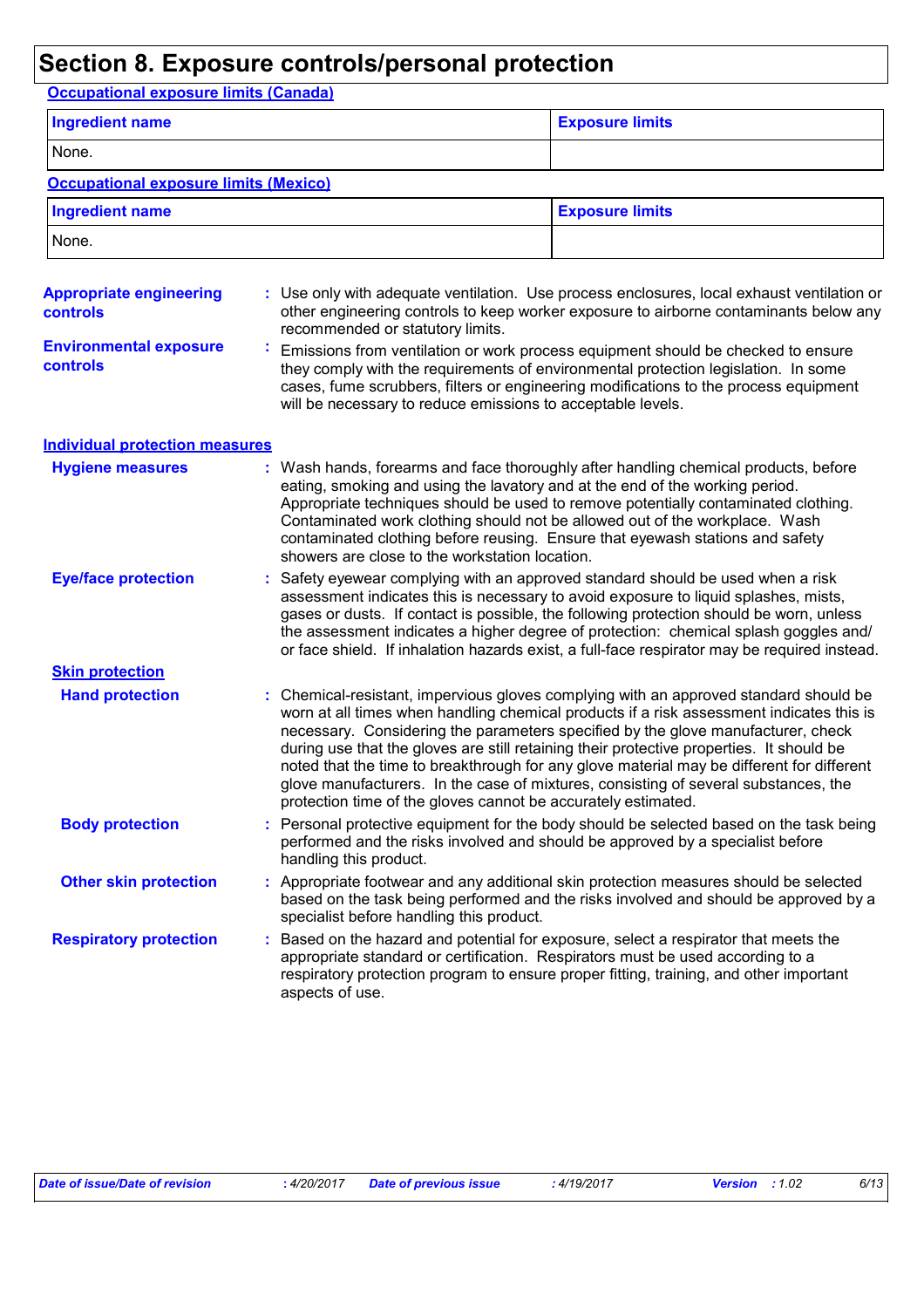## **Section 9. Physical and chemical properties**

| <b>Appearance</b>                                      |    |                                                                 |
|--------------------------------------------------------|----|-----------------------------------------------------------------|
| <b>Physical state</b>                                  |    | $:$ Liquid.                                                     |
| <b>Color</b>                                           | t. | Not available.                                                  |
| Odor                                                   | ÷. | Not available.                                                  |
| <b>Odor threshold</b>                                  | ÷  | Not available.                                                  |
| pH                                                     |    | Not available.                                                  |
| <b>Melting point</b>                                   | ÷  | Not available.                                                  |
| <b>Boiling point</b>                                   |    | 202°C (395.6°F)                                                 |
| <b>Flash point</b>                                     |    | Closed cup: 94°C (201.2°F) [Pensky-Martens Closed Cup]          |
| <b>Evaporation rate</b>                                |    | Not available.                                                  |
| <b>Flammability (solid, gas)</b>                       |    | Not available.                                                  |
| <b>Lower and upper explosive</b><br>(flammable) limits |    | Lower: 1.3%<br><b>Upper: 13%</b>                                |
| <b>Vapor pressure</b>                                  |    | : $0.02$ kPa (0.15 mm Hg) [at 20°C]                             |
| <b>Vapor density</b>                                   |    | : $3.72$ [Air = 1]                                              |
| <b>Relative density</b>                                | ÷  | 1                                                               |
| <b>Solubility</b>                                      |    | Not available.                                                  |
| <b>Partition coefficient: n-</b><br>octanol/water      |    | : Not available.                                                |
| <b>Auto-ignition temperature</b>                       |    | $:$ Not available.                                              |
| <b>Decomposition temperature</b>                       |    | : Not available.                                                |
| <b>Viscosity</b>                                       |    | Kinematic (40°C (104°F)): >0.205 cm <sup>2</sup> /s (>20.5 cSt) |
| <b>Molecular weight</b>                                |    | Not applicable.                                                 |
| <b>Aerosol product</b>                                 |    |                                                                 |
| <b>Heat of combustion</b>                              |    | : $40.63$ kJ/g                                                  |

## **Section 10. Stability and reactivity**

| <b>Reactivity</b>                            | : No specific test data related to reactivity available for this product or its ingredients.              |
|----------------------------------------------|-----------------------------------------------------------------------------------------------------------|
| <b>Chemical stability</b>                    | : The product is stable.                                                                                  |
| <b>Possibility of hazardous</b><br>reactions | : Under normal conditions of storage and use, hazardous reactions will not occur.                         |
| <b>Conditions to avoid</b>                   | : No specific data.                                                                                       |
| <b>Incompatible materials</b>                | : No specific data.                                                                                       |
| <b>Hazardous decomposition</b><br>products   | : Under normal conditions of storage and use, hazardous decomposition products should<br>not be produced. |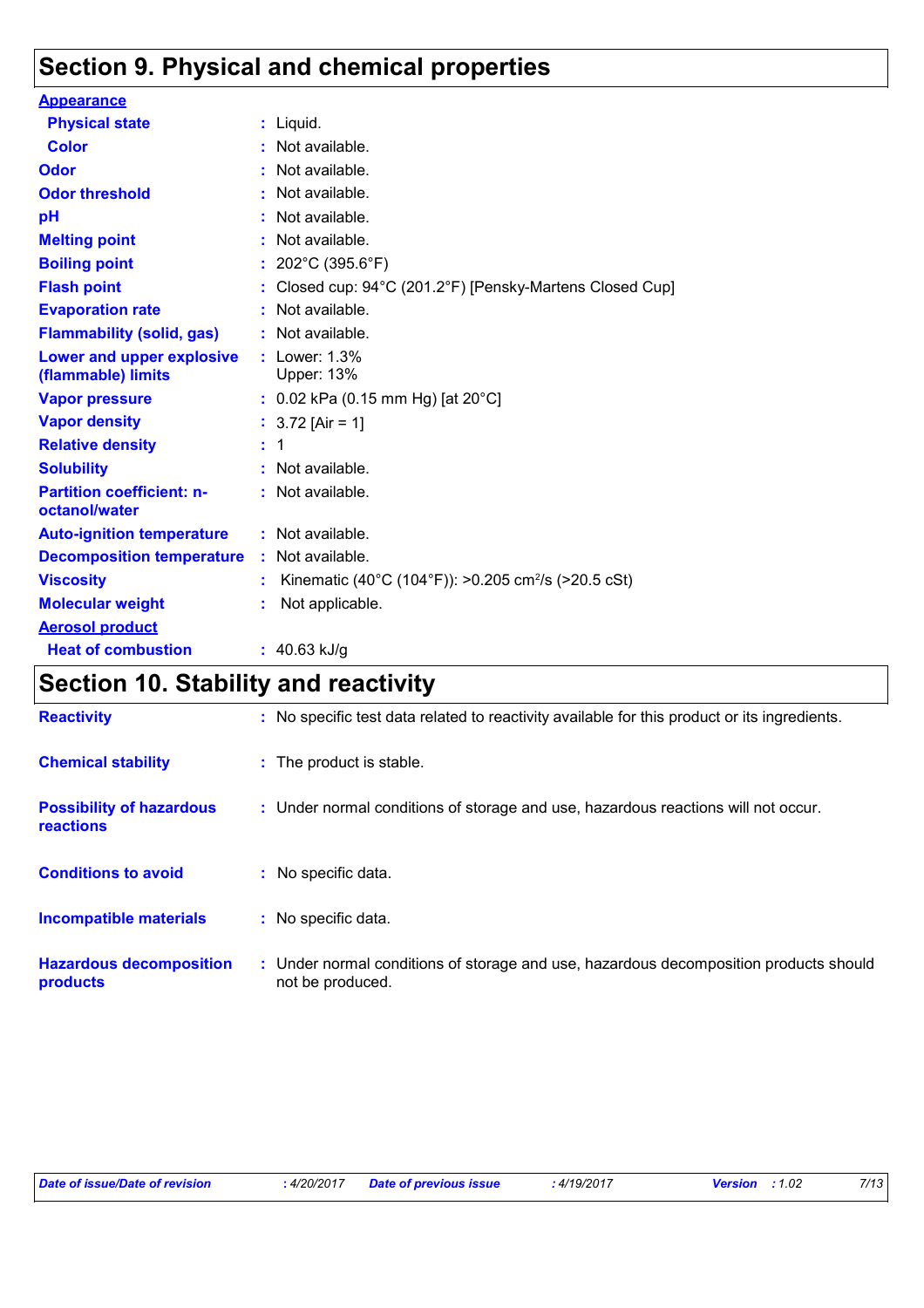## **Section 11. Toxicological information**

#### **Information on toxicological effects**

#### **Acute toxicity**

| <b>Product/ingredient name</b> | Result      | <b>Species</b> | <b>Dose</b> | <b>Exposure</b> |
|--------------------------------|-------------|----------------|-------------|-----------------|
| Phenylmethanol                 | LD50 Dermal | Rabbit         | 2000 mg/kg  |                 |
|                                | LD50 Oral   | Rat            | 1230 mg/kg  |                 |
| 4-Nonylphenol                  | LD50 Oral   | Rat            | 1300 mg/kg  |                 |

#### **Irritation/Corrosion**

| <b>Product/ingredient name</b> | <b>Result</b>                                        | <b>Species</b> | <b>Score</b> | <b>Exposure</b>                          | <b>Observation</b>       |
|--------------------------------|------------------------------------------------------|----------------|--------------|------------------------------------------|--------------------------|
| Phenylmethanol                 | Skin - Mild irritant                                 | Man            |              | 48 hours 16<br>milligrams                | $\overline{\phantom{a}}$ |
|                                | Skin - Moderate irritant<br>Skin - Moderate irritant | Pig<br>Rabbit  |              | 100 Percent<br>24 hours 100              | $\overline{\phantom{a}}$ |
| 4-Nonylphenol                  | Eyes - Severe irritant                               | Rabbit         |              | milligrams<br>100                        |                          |
|                                | Skin - Severe irritant                               | Rabbit         |              | milligrams<br>24 hours 500<br>milligrams |                          |

#### **Sensitization**

Not available.

#### **Mutagenicity**

Not available.

#### **Carcinogenicity**

Not available.

#### **Reproductive toxicity**

Not available.

#### **Teratogenicity**

Not available.

#### **Specific target organ toxicity (single exposure)**

| <b>Name</b>    | <b>Category</b> | <b>Route of</b><br><b>exposure</b> | <b>Target organs</b>                                    |
|----------------|-----------------|------------------------------------|---------------------------------------------------------|
| Phenylmethanol | Category 3      | Not applicable.                    | Respiratory tract<br>irritation and<br>Narcotic effects |

#### **Specific target organ toxicity (repeated exposure)**

| <b>Name</b>    | <b>Category</b> | ∣Route of<br><b>exposure</b> | <b>Target organs</b> |
|----------------|-----------------|------------------------------|----------------------|
| Phenylmethanol | Category 2      | <b>Not determined</b>        | Not determined       |

#### **Aspiration hazard**

Not available.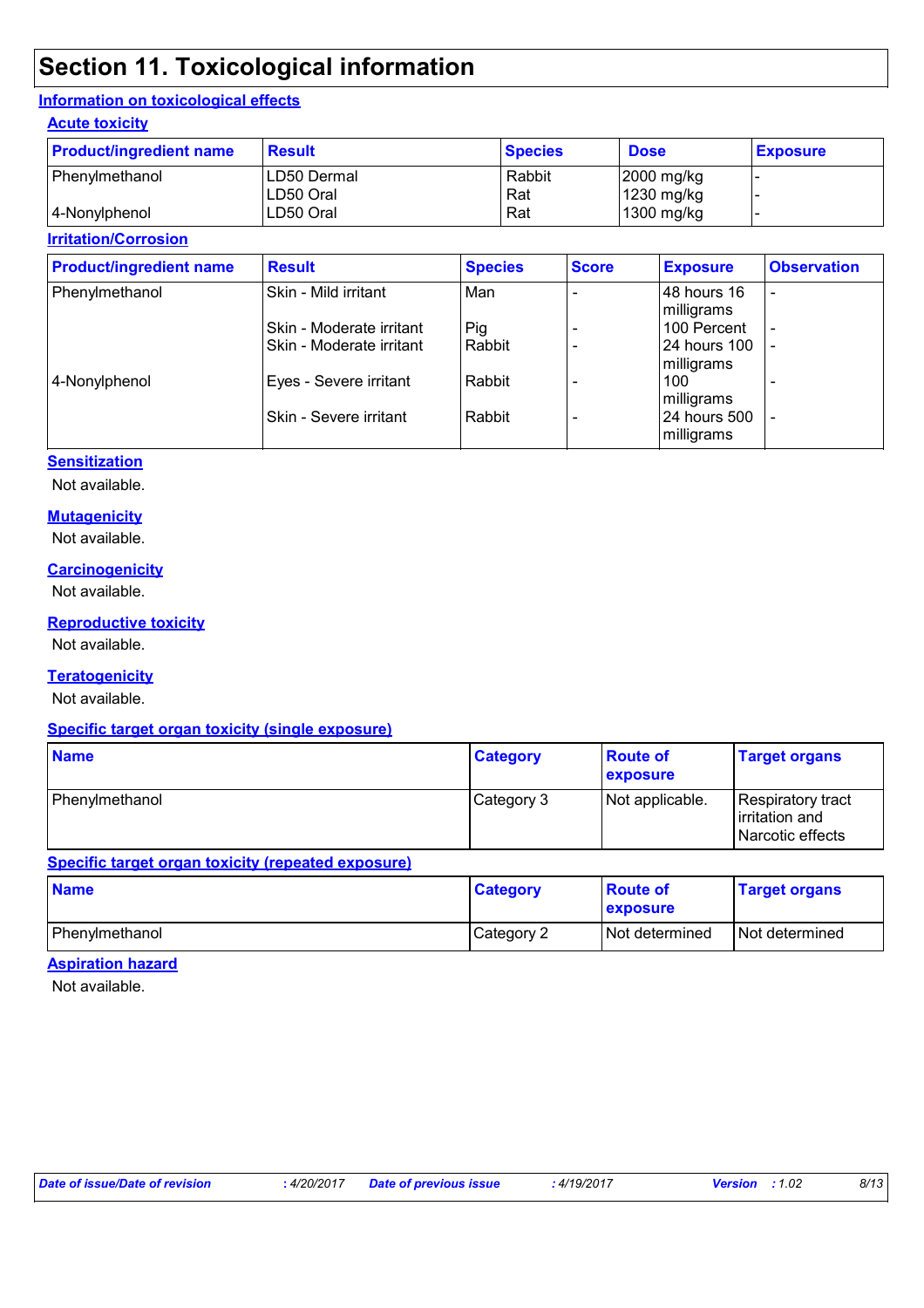| Information on the likely<br>routes of exposure | : Not available.                                                                                                             |
|-------------------------------------------------|------------------------------------------------------------------------------------------------------------------------------|
| <b>Potential acute health effects</b>           |                                                                                                                              |
| <b>Eye contact</b>                              | : Causes serious eye damage.                                                                                                 |
| <b>Inhalation</b>                               | : Can cause central nervous system (CNS) depression. May cause drowsiness or<br>dizziness. May cause respiratory irritation. |
| <b>Skin contact</b>                             | : Causes severe burns. May cause an allergic skin reaction.                                                                  |
| <b>Ingestion</b>                                | : Harmful if swallowed. Can cause central nervous system (CNS) depression.                                                   |

#### **Symptoms related to the physical, chemical and toxicological characteristics**

| <b>Eye contact</b>  | Adverse symptoms may include the following:<br>pain<br>watering<br>redness                                                                                                                                                                                              |
|---------------------|-------------------------------------------------------------------------------------------------------------------------------------------------------------------------------------------------------------------------------------------------------------------------|
| <b>Inhalation</b>   | : Adverse symptoms may include the following:<br>respiratory tract irritation<br>coughing<br>nausea or vomiting<br>headache<br>drowsiness/fatigue<br>dizziness/vertigo<br>unconsciousness<br>reduced fetal weight<br>increase in fetal deaths<br>skeletal malformations |
| <b>Skin contact</b> | Adverse symptoms may include the following:<br>pain or irritation<br>redness<br>blistering may occur<br>reduced fetal weight<br>increase in fetal deaths<br>skeletal malformations                                                                                      |
| <b>Ingestion</b>    | : Adverse symptoms may include the following:<br>stomach pains<br>reduced fetal weight<br>increase in fetal deaths<br>skeletal malformations                                                                                                                            |

**Delayed and immediate effects and also chronic effects from short and long term exposure**

| <b>Short term exposure</b>                   |                    |                                                                           |             |                                                                                        |      |
|----------------------------------------------|--------------------|---------------------------------------------------------------------------|-------------|----------------------------------------------------------------------------------------|------|
| <b>Potential immediate</b><br><b>effects</b> | : Not available.   |                                                                           |             |                                                                                        |      |
| <b>Potential delayed effects</b>             | : Not available.   |                                                                           |             |                                                                                        |      |
| Long term exposure                           |                    |                                                                           |             |                                                                                        |      |
| <b>Potential immediate</b><br><b>effects</b> | $:$ Not available. |                                                                           |             |                                                                                        |      |
| <b>Potential delayed effects</b>             | : Not available.   |                                                                           |             |                                                                                        |      |
| <b>Potential chronic health effects</b>      |                    |                                                                           |             |                                                                                        |      |
| Not available.                               |                    |                                                                           |             |                                                                                        |      |
| <b>General</b>                               | levels.            | : May cause damage to organs through prolonged or repeated exposure. Once |             | sensitized, a severe allergic reaction may occur when subsequently exposed to very low |      |
| <b>Carcinogenicity</b>                       |                    | : No known significant effects or critical hazards.                       |             |                                                                                        |      |
| Date of issue/Date of revision               | : 4/20/2017        | <b>Date of previous issue</b>                                             | : 4/19/2017 | <b>Version</b><br>:1.02                                                                | 9/13 |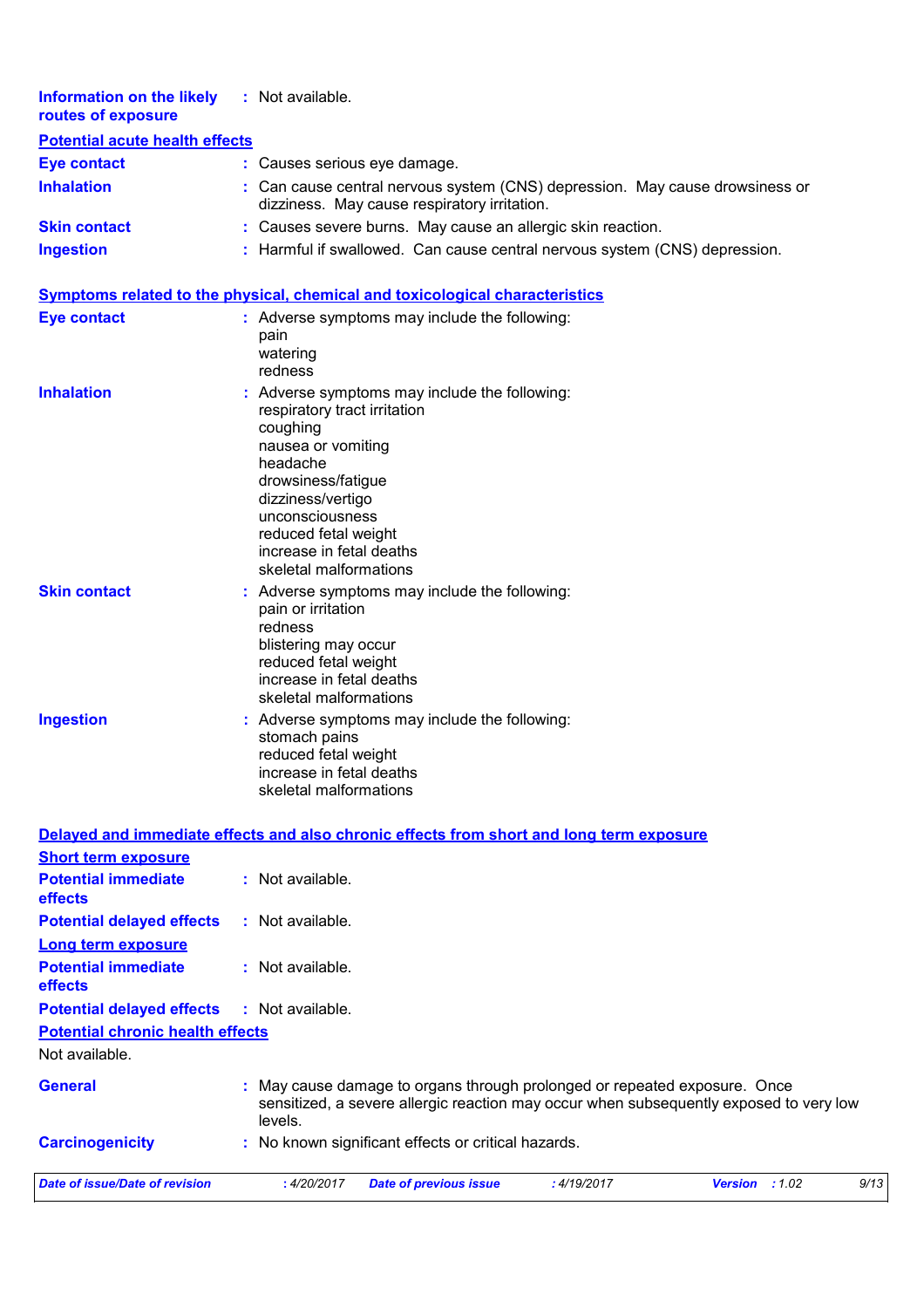| <b>Mutagenicity</b>          |
|------------------------------|
| <b>Teratogenicity</b>        |
| <b>Developmental effects</b> |
| <b>Fertility effects</b>     |

**:** No known significant effects or critical hazards.

**:** Suspected of damaging the unborn child.

- **s** : No known significant effects or critical hazards.
	- **:** Suspected of damaging fertility.

#### **Numerical measures of toxicity**

| <b>Acute toxicity estimates</b> |                  |  |
|---------------------------------|------------------|--|
| <b>Route</b>                    | <b>ATE value</b> |  |
| Oral                            | 987.7 mg/kg      |  |
| Dermal                          | 2248.6 mg/kg     |  |

## **Section 12. Ecological information**

#### **Toxicity**

| <b>Product/ingredient name</b>                   | <b>Result</b>                        | <b>Species</b>                                      | <b>Exposure</b> |
|--------------------------------------------------|--------------------------------------|-----------------------------------------------------|-----------------|
| Phenylmethanol                                   | Acute LC50 10000 µg/l Fresh water    | Fish - Lepomis macrochirus                          | 96 hours        |
| 3-aminomethyl-3,5,<br>5-trimethylcyclohexylamine | Acute EC50 17.4 mg/l Fresh water     | Daphnia - Daphnia magna                             | 48 hours        |
| 4-Nonylphenol                                    | Acute EC50 0.03 mg/l Marine water    | Algae - Skeletonema costatum                        | 72 hours        |
|                                                  | Acute EC50 0.027 mg/l Marine water   | Algae - Skeletonema costatum                        | 96 hours        |
|                                                  | Acute EC50 137 µg/l Marine water     | Crustaceans - Eohaustorius<br>estuarius - Adult     | 48 hours        |
|                                                  | Acute LC50 17 µg/l Marine water      | Fish - Pleuronectes americanus -<br>Larvae          | 96 hours        |
|                                                  | Chronic EC10 0.012 mg/l Marine water | Algae - Skeletonema costatum                        | 96 hours        |
|                                                  | Chronic NOEC 5 µg/l Fresh water      | <b>Crustaceans - Gammarus</b><br>l fossarum - Adult | 21 days         |
|                                                  | Chronic NOEC 7.4 µg/l Fresh water    | Fish - Pimephales promelas -<br>Embryo              | 33 days         |

#### **Persistence and degradability**

| <b>Product/ingredient name</b> | <b>Aquatic half-life</b> | <b>Photolysis</b> | Biodegradability |
|--------------------------------|--------------------------|-------------------|------------------|
| Phenylmethanol                 |                          |                   | Readily          |

#### **Bioaccumulative potential**

| <b>Product/ingredient name</b> | $LogP_{ow}$ | BCI | <b>Potential</b> |
|--------------------------------|-------------|-----|------------------|
| 4-Nonylphenol                  |             | 740 | high             |

#### **Mobility in soil**

**Soil/water partition coefficient (Koc) :** Not available.

**Other adverse effects** : No known significant effects or critical hazards.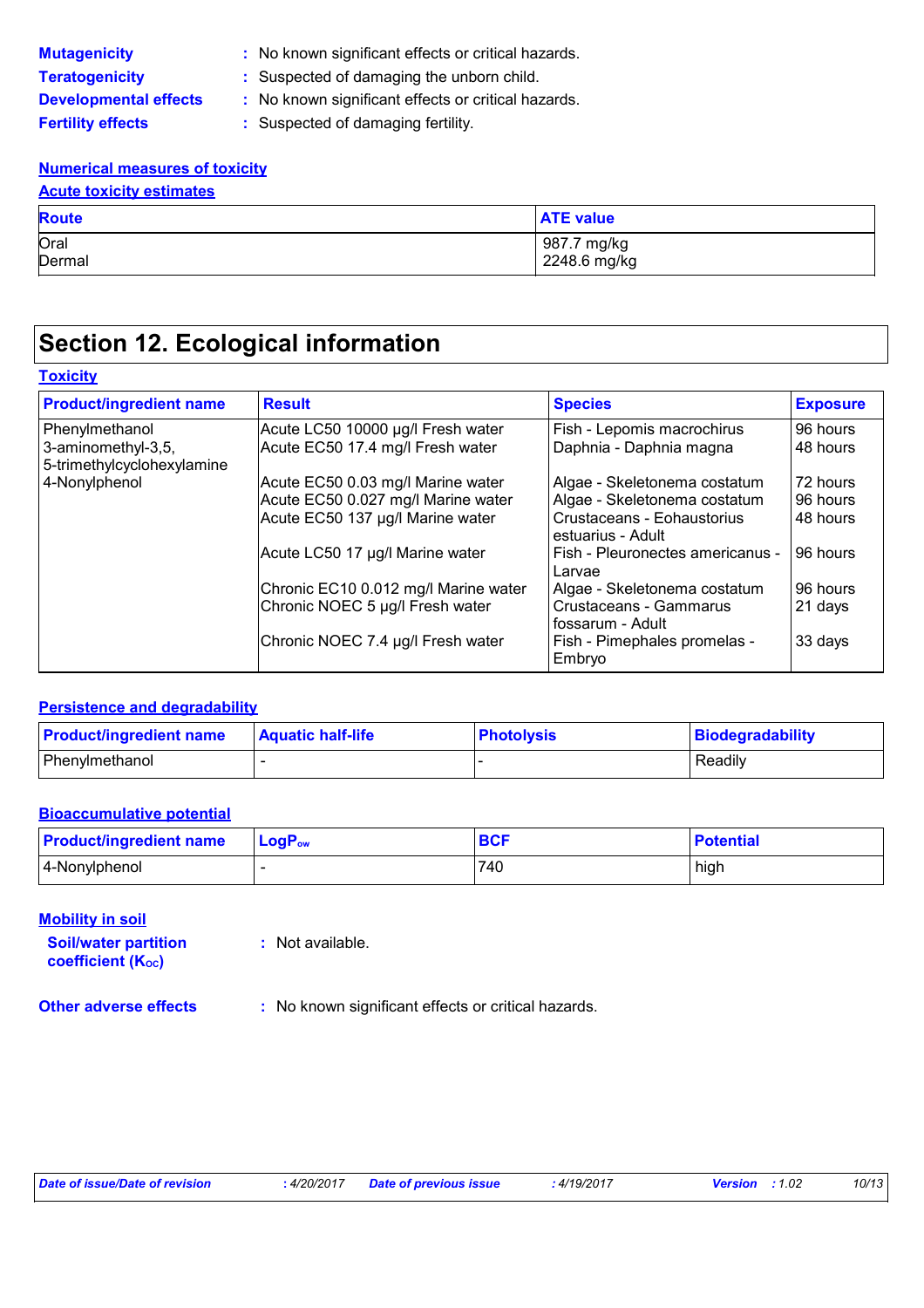### **Section 13. Disposal considerations**

#### The generation of waste should be avoided or minimized wherever possible. Disposal of this product, solutions and any by-products should at all times comply with the requirements of environmental protection and waste disposal legislation and any regional local authority requirements. Dispose of surplus and non-recyclable products via a licensed waste disposal contractor. Waste should not be disposed of untreated to the sewer unless fully compliant with the requirements of all authorities with jurisdiction. Waste packaging should be recycled. Incineration or landfill should only be considered when recycling is not feasible. This material and its container must be disposed of in a safe way. Care should be taken when handling emptied containers that have not been cleaned or rinsed out. Empty containers or liners may retain some product residues. Avoid dispersal of spilled material and runoff and contact with soil, waterways, drains and sewers. **Disposal methods :**

### **Section 14. Transport information**

|                                         | <b>DOT</b><br><b>Classification</b>     | <b>TDG</b><br><b>Classification</b>                                                                                                               | <b>Mexico</b><br><b>Classification</b>  | <b>IATA</b>                                                                                                                   | <b>IMDG</b>                                                                                                                                               |
|-----------------------------------------|-----------------------------------------|---------------------------------------------------------------------------------------------------------------------------------------------------|-----------------------------------------|-------------------------------------------------------------------------------------------------------------------------------|-----------------------------------------------------------------------------------------------------------------------------------------------------------|
| <b>UN number</b>                        | <b>UN3066</b>                           | <b>UN3066</b>                                                                                                                                     | <b>UN3066</b>                           | <b>UN3066</b>                                                                                                                 | <b>UN3066</b>                                                                                                                                             |
| <b>UN proper</b><br>shipping name       | <b>PAINT RELATED</b><br><b>MATERIAL</b> | <b>PAINT RELATED</b><br><b>MATERIAL</b>                                                                                                           | <b>PAINT RELATED</b><br><b>MATERIAL</b> | <b>PAINT RELATED</b><br><b>MATERIAL</b>                                                                                       | <b>PAINT RELATED</b><br>MATERIAL.<br>Marine pollutant<br>(4-Nonylphenol)                                                                                  |
| <b>Transport</b>                        | 8                                       | 8                                                                                                                                                 | 8                                       | 8                                                                                                                             | 8                                                                                                                                                         |
| hazard class(es)                        |                                         |                                                                                                                                                   |                                         |                                                                                                                               | ¥                                                                                                                                                         |
| <b>Packing group</b>                    | Ш                                       | Ш                                                                                                                                                 | $\mathbf{III}$                          | $\mathbf{III}$                                                                                                                | III                                                                                                                                                       |
| <b>Environmental</b><br>hazards         | No.                                     | No.                                                                                                                                               | No.                                     | No.                                                                                                                           | Yes.                                                                                                                                                      |
| <b>Additional</b><br><b>information</b> | $\blacksquare$                          | Product classified<br>as per the<br>following sections<br>of the<br>Transportation of<br>Dangerous Goods<br>Regulations: 2.<br>40-2.42 (Class 8). |                                         | The<br>environmentally<br>hazardous<br>substance mark<br>may appear if<br>required by other<br>transportation<br>regulations. | The marine<br>pollutant mark is<br>not required when<br>transported in<br>sizes of ≤5 L or ≤5<br>kg.<br><b>Emergency</b><br>schedules (EmS)<br>$F-A, S-B$ |
|                                         | <b>ERG No.</b>                          | <b>ERG No.</b>                                                                                                                                    | <b>ERG No.</b>                          |                                                                                                                               |                                                                                                                                                           |
|                                         | 153                                     | 153                                                                                                                                               | 153                                     |                                                                                                                               |                                                                                                                                                           |

**Special precautions for user**: Multi-modal shipping descriptions are provided for informational purposes and do not consider container sizes. The presence of a shipping description for a particular mode of transport (sea, air, etc.), does not indicate that the product is packaged suitably for that mode of transport. All packaging must be reviewed for suitability prior to shipment, and compliance with the applicable regulations is the sole responsibility of the person offering the product for transport. People loading and unloading dangerous goods must be trained on all of the risks deriving from the substances and on all actions in case of emergency situations.

*Date of issue/Date of revision* **:** *4/20/2017 Date of previous issue : 4/19/2017 Version : 1.02 11/13*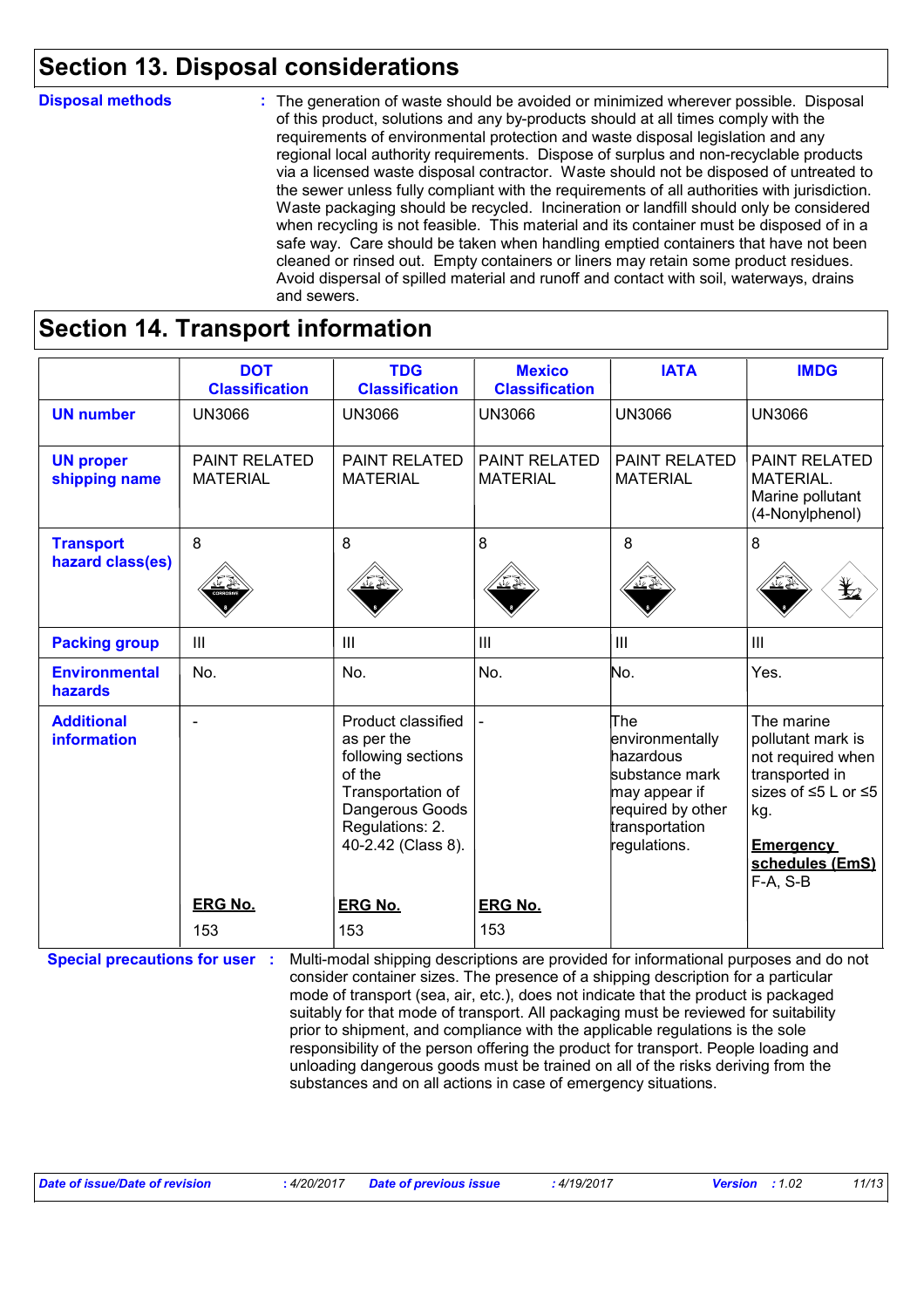### **Section 14. Transport information**

**Transport in bulk according to Annex II of MARPOL and the IBC Code :** Not available.

**Proper shipping name :**

**Ship type :** Not available.

: Not available.

**Pollution category :** Not available.

## **Section 15. Regulatory information**

#### **SARA 313**

SARA 313 (40 CFR 372.45) supplier notification can be found on the Environmental Data Sheet.

**California Prop. 65**

Not applicable.

### **Section 16. Other information**





**The customer is responsible for determining the PPE code for this material.**

**Caution: HMIS® ratings are based on a 0-4 rating scale, with 0 representing minimal hazards or risks, and 4 representing significant hazards or risks Although HMIS® ratings are not required on SDSs under 29 CFR 1910. 1200, the preparer may choose to provide them. HMIS® ratings are to be used with a fully implemented HMIS® program. HMIS® is a registered mark of the National Paint & Coatings Association (NPCA). HMIS® materials may be purchased exclusively from J. J. Keller (800) 327-6868.**

**Procedure used to derive the classification**

| <b>Classification</b>                                                 | <b>Justification</b> |
|-----------------------------------------------------------------------|----------------------|
| ACUTE TOXICITY (oral) - Category 4                                    | Calculation method   |
| SKIN CORROSION/IRRITATION - Category 1                                | Calculation method   |
| SERIOUS EYE DAMAGE/ EYE IRRITATION - Category 1                       | Calculation method   |
| SKIN SENSITIZATION - Category 1                                       | Calculation method   |
| TOXIC TO REPRODUCTION (Fertility) - Category 2                        | Calculation method   |
| TOXIC TO REPRODUCTION (Unborn child) - Category 2                     | Calculation method   |
| SPECIFIC TARGET ORGAN TOXICITY (SINGLE EXPOSURE) (Respiratory tract   | Calculation method   |
| irritation) - Category 3                                              |                      |
| SPECIFIC TARGET ORGAN TOXICITY (SINGLE EXPOSURE) (Narcotic effects) - | Calculation method   |
| Category 3                                                            |                      |
| SPECIFIC TARGET ORGAN TOXICITY (REPEATED EXPOSURE) - Category 2       | Calculation method   |
| <b>History</b>                                                        |                      |

| <u>.</u>                                 |             |
|------------------------------------------|-------------|
| <b>Date of printing</b>                  | : 4/20/2017 |
| Date of issue/Date of<br><b>revision</b> | : 4/20/2017 |
| Date of previous issue                   | : 4/19/2017 |
| <b>Version</b>                           | : 1.02      |